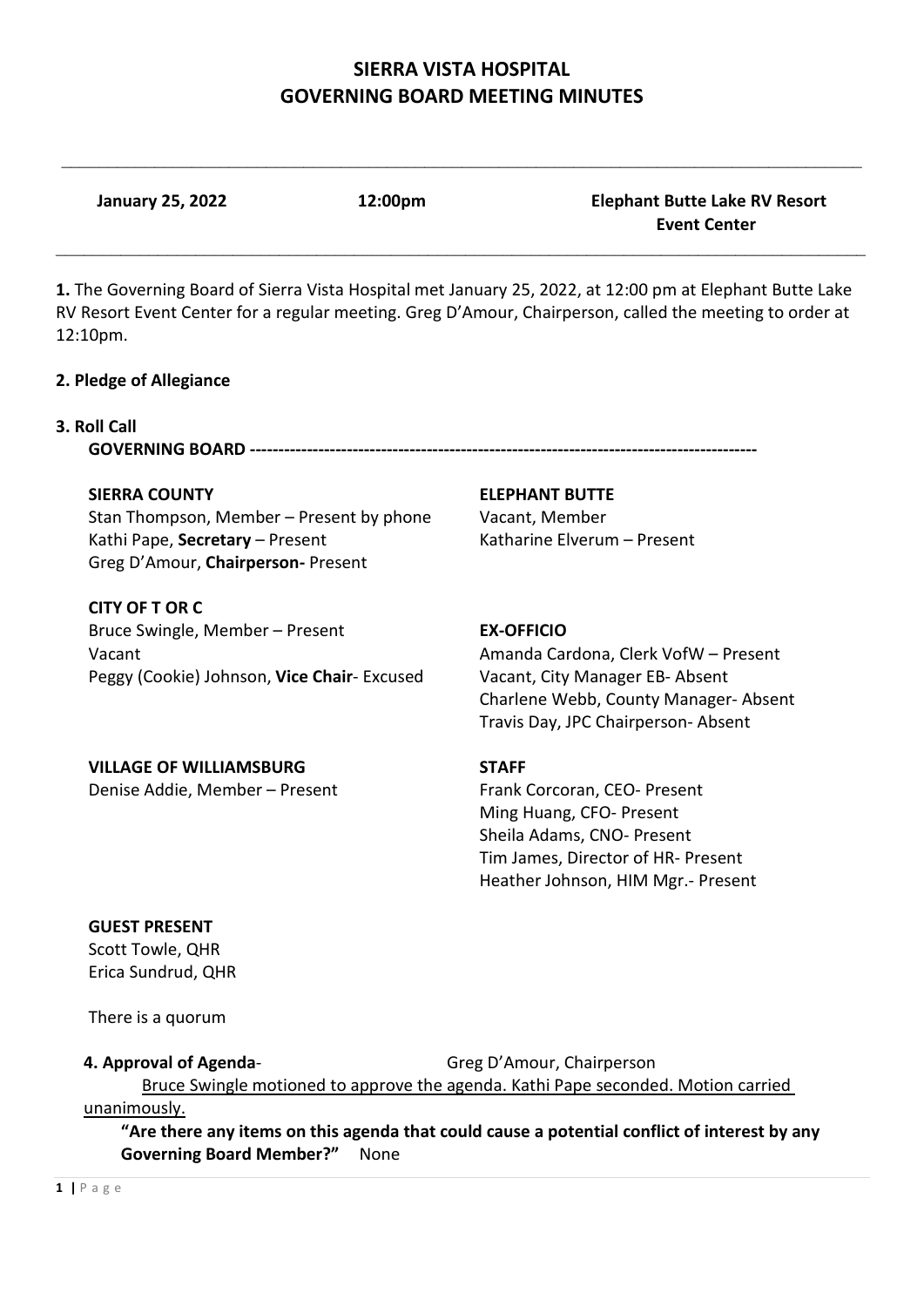**5. Approval of minutes** Greg D'Amour, Chairperson

A. December 29, 2021 Special Meeting Minutes-

 Katharine Elverum motioned to approve the December 29, 2021 special meeting minutes. Denise Addie seconded. Motion carried unanimously.

B. December 7, 2021 Regular Meeting Minutes-

 Denise Addie motioned to approve the December 7, 2021 regular meeting minutes. Katharine Elverum seconded. Motion carried unanimously.

 **6. Public Input** – No public input will be called for during this meeting as allowed by Section 10-15-1 Formation of Public Policy: A. State Policy on Open Meetings page 6.

**7. Old Business** - None

## **8. New Business**- None

# **9. Finance Committee- Bruce Swingle acting Chair**

 A. November Financial Report- Ming Huang, CFO, on page 22 of the packet (key statistics), in November, we had 128 acute patients days and 42 swing patient days. Total patient days were 170; 53 less than October. We had 1169 outpatient visits: 298 less than October. There were 690 RHC visits in November; 14 less than October. There were 675 ER visits which is 57 visits more that October.

On page 17, income statement, gross revenue for November is \$4,427,493. After subtracting deductions, we have a net patient revenue of \$2,495,613. We received \$715,071 from HRSA in provider relief funds and \$258,376 from the State, these amounts are listed under non-operating revenue. Salaries and benefits were over budget by \$69,520. Contract services are over budget by \$119,128 due to agency staffing costs. Repair and maintenance are over budget by \$47,947 due to scheduled preventive maintenance of electrical system. Total operating expenses were \$2,223,984. EBITDA for November is 42%; year to date EBITDA is 28%. Net income is \$1,234,392 (including HRSA and State funds).

 B. December Financial Report- Ming Huang, CFO, on page 19, (December key statistics) patient days in December were 202; 32 days more than November. Outpatient visits were 1014; 155 less than November. There were 511 visits to the RHC: 179 less than November. One clinic provider was out the entire month of December. The ER had 644 visits: 31 less than November.

Days cash on hand at the end of December was 179 days: 143 available. Net accounts receivable days were 26; accounts payable days were 24.

On page 25, (income statement) gross patient revenue in December was \$4,185,011. After subtracting revenue deductions, net patient revenue is \$2,468,629. Non-operating revenue includes \$383,226 which is a COVID grant from HRSA. Salaries and benefits are \$71,579 over budget due to the 15% hazard pay increase. Contract services is over budget by \$123,970 due to agency staffing expenses. Other operating expenses is over budget by \$61,537 due to a legal settlement.

EBITDA for December is 28% and year to date is 28%. The EBITDA amount in December is \$916,139: year to date, \$5,106,097. Net income for December is \$502,154: year to date \$2,648,814 compared to a budgeted loss of (\$675,277).

On the balance sheet, page 28, at the end of December we had \$12,760,073 in the bank. Construction in progress (the tunnel and MRI pad) is a total of \$1.1 million; of that we have only paid \$220,000 leaving a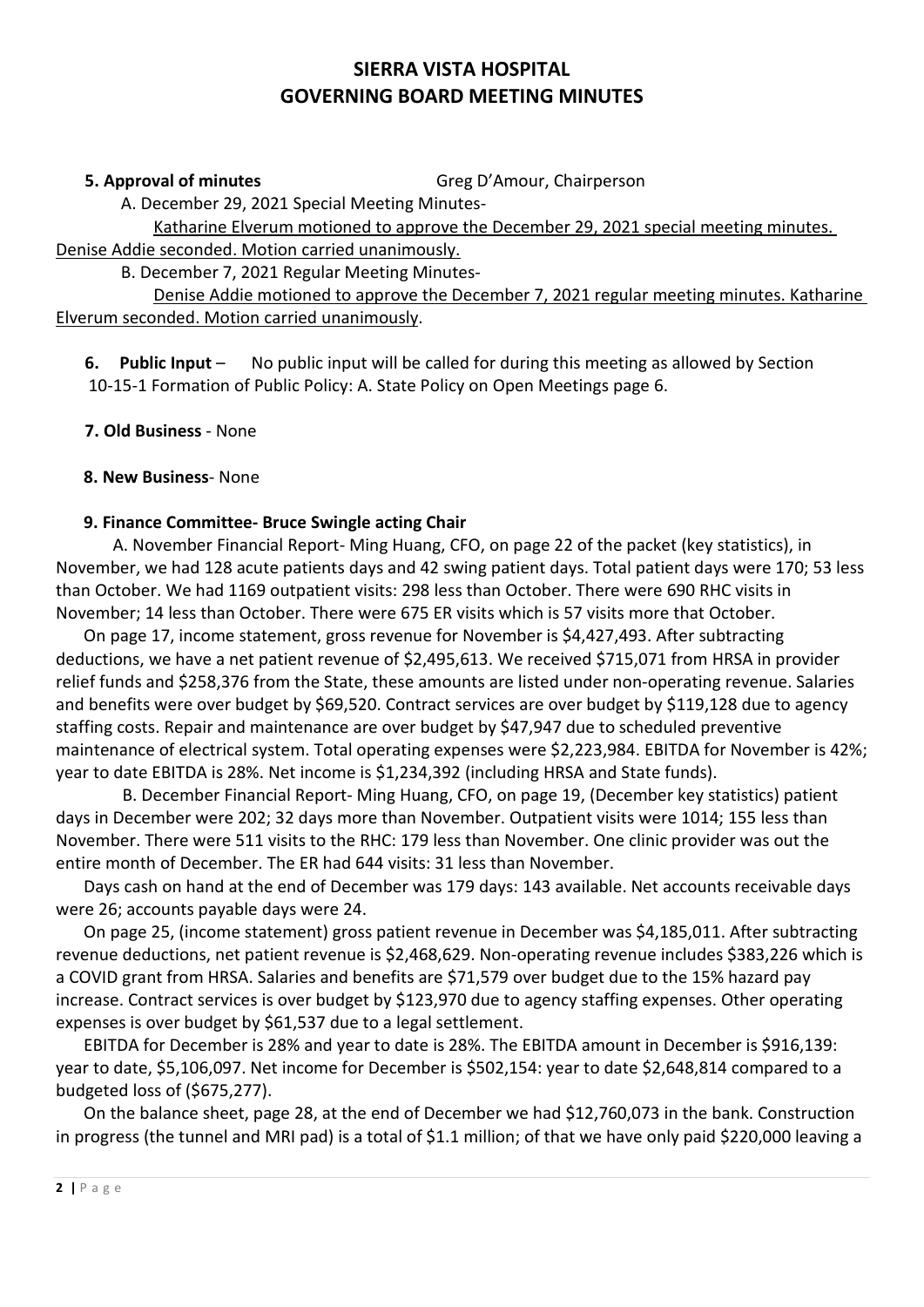balance of approximately \$900,000. Cost report settlement is the amount we still owe to Medicare for the payment advance for COVID. Medicare is withholding from our monthly payments for repayment.

Ming stated that he met with Jason Garcia at Bank of the Southwest who is concerned because the FDIC coverage is only \$250,000 per tax ID. Jason will have some options for protecting and moving some funds. Options will be presented at February's meeting. Budget adjustments usually occur in May or June.

Scott Towle stated that investment policies should be put in place for managing cash. There are guidelines provided by the State. The Governing Board should drive the policy and direction of investment.

Kathi Pape motioned to accept the financial report. Katharine Elverum seconded. Motion carried unanimously.

 C. Arena Health/ Virtual Med Staff PSA- Frank Corcoran, CEO, page 32-45 of the packet. On page 44 is a cost summary of the proposal. There is a management fee of \$8,000 per month, tele neurology includes a \$35.00 per hour on call fee, \$350 per routine encounter fee and a \$450 per emergency encounter fee. Tele Psych is \$35.00 per hour on call, \$150 per encounter routine and \$300 per encounter after hours. There is a critical care piece if we choose to use it at \$450 per encounter. This would be used in the event that we had a patient in the ER that becomes a critical patient at ICU level waiting for transfer. Because of the bed shortage throughout the country, this is becoming more common in our ER.

There is a proforma on page 45. Virtual Medical Staff is a competitor of Arena Health. They provided pricing for their tele psych and tele neuro services and ended up being more expensive than Arena Health. If we went with Virtual Med for tele psych at 20 visits per week, we would see a loss of \$37,956 and adding more visits per week only continued the loss. Arena Health at 20 visits per week is not as much of a loss but still a loss. This is a service that is needed in the community, not one that we will make money on. OliveTree has applied for a grant for tele psych services equaling \$50,000 per year for two years. If we were able to get that grant, it would help offset the loss and we would operate at a break-even margin.

The neuro piece of this service is something that we would make money on at the five patient admits per month because we get a per diem of \$3,900 reimbursement per day. Our ER docs have talked to the folks at Arena Health to assess how this would work with our ER and admits. Virtual Medstaff said that we don't have the volume of patients and they declined to make a proposal for us. Frank recommends tabling this proposal until we know about the grant money from OliveTree to offset the tele psych loss.

Kathi Pape asked about section (E) Warranties, who is the professional? Frank replied that it is usually the Provider. This contract has not gone to legal, but it will before being finalized. In addition, Frank would prefer to purchase the equipment instead of leasing it.

Kathi Pape motioned based on the Finance Committee recommendation to postpone or table until the next meeting this contract pending the outcome of the OliveTree grant. Denise Addie seconded. Motion carried unanimously.

**10. Board Quality Committee- Denise Addie, Chairperson,** reported that Board Quality did meet and reviewed the following policies

A. Policy Review: Sheila Adams, CNO, explained that the first one is a form that must be reviewed yearly. Minor changes were made to the form. The Sotrovimab policy was given emergency approval as we were out of any other monoclonal antibodies. The policy, consent form, pharmacy copy and fact sheet for the patient were all approved at Med Staff.

- 1. Blood Component Transfusion- (Evangeline-Lab)
- 2. Sotrovimab Covid-19 Treatment Policy 513-13-0 (Melissa -Pharmacy)
- 3. Sotrovimab consent form -F-513-13-0-02 (Melissa -Pharmacy)
- 4. Sotrovimab Protocol F-513-13-0-01 (Melissa Pharmacy)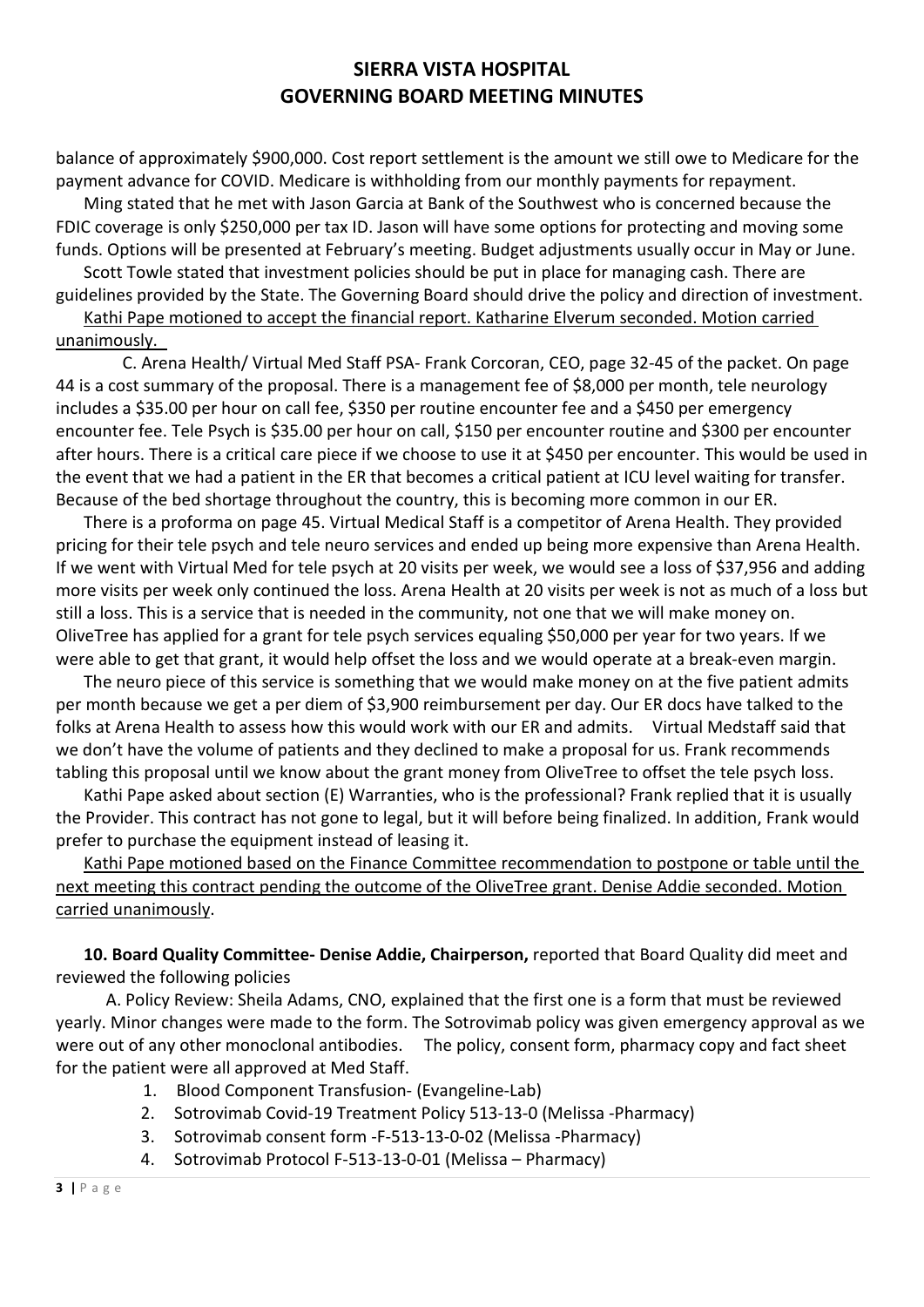5. Sotrovimab Fact Sheet F-513-13-0-03 (Melissa -Pharmacy) Denise Addie motioned based on the recommendation of the Board Quality Compliance Committee approval of all above listed forms and policies. Bruce Swingle seconded. Motion carried unanimously.

### **11. Joint Conference Committee- Stan Thompson, Chairperson**

Stan Thompson reported that he attended the Med Staff meeting on January 20, 2022. In attendance were Jeremy Parsons, Evangeline Hernandez, Karen Fiato, Estela Rubin, and Mary Pattridge. Discussion included EOC safety standards and plasma blood donation. On the 20<sup>th</sup> of January, there were 15 staff out sick. At 26%, COVID is still peaking.

### **12. Administrative Reports**

A. Human Resources- Tim James, HR Manager- New hire orientations, certifications, licensures, annual training, evaluations, and competencies are all at 100%. We continue to pay 10 workdays COVID leave for staff who test positive. Workers comp does not pay COVID positive staff as Worker's comp until after the ten work-day period of isolation after which, with the designation as such by a provider, the employee moves to post-COVID syndrome and Worker's comp begins to pay the employee.

We had seven workers comp submissions for the month of December. All seven were COVID positive staff members; 70 days lost and reported to OSHA.

Turnover rate for December was 6%. The average turnover rate calculated on a monthly basis for FY22 is 4%. Our target for monthly turnover is less than 5%. We had 178 employees on the first day of December and 173 on the last day of December. There were six new hires bringing our total for the year to 26. There were 11 terminations: three involuntary and eight voluntary. The annual turnover rate for FY22 is 33 terminations over an average of 178 staff equals 19%. We have two contract staff: one in lab and one in PT. We have 11 travel staff: seven in ED and four in MedSurg.

We continue to test every employee and contractor working for Sierra Vista Hospital every week and report those statistics to the State of New Mexico. The following is the results of the January 11, 2022 report:

207 Total hospital workers

178 workers fully vaccinated

0 workers partially vaccinated

29 workers not vaccinated granted either a Religious or Medical Exemption

0 workers not vaccinated and not granted an exemption

We have recruited an Echo-Cardiogram Technician for Imaging services and an Occupational Therapist for Rehabilitation services. SVH is a certified HRSA facility which will improve our potential in recruiting providers. Key positions are being posted locally and nationally.

The new hire sign-on has been successful. We have two new graduate RNs starting soon. One for ED and one for MedSurg. The retention incentive has been very successful. We have committed the following staff for two years: six RNs, one LPN, two NPs, two respiratory therapists. Our billing rate for travelers is \$150 per hour and there is pressure to take it higher.

The 403B was changed on January first. All regular employees are now receiving a 3% deposit into their retirement account.

B. CNO Report-Sheila Adams, CNO- Regarding outpatient COVID-19 treatments, Sheila was on a call this morning with several other hospitals in this part of New Mexico. Our hospital has been out of the Sotrovimab treatment for two weeks and we have submitted a request for more. Remdisavir can now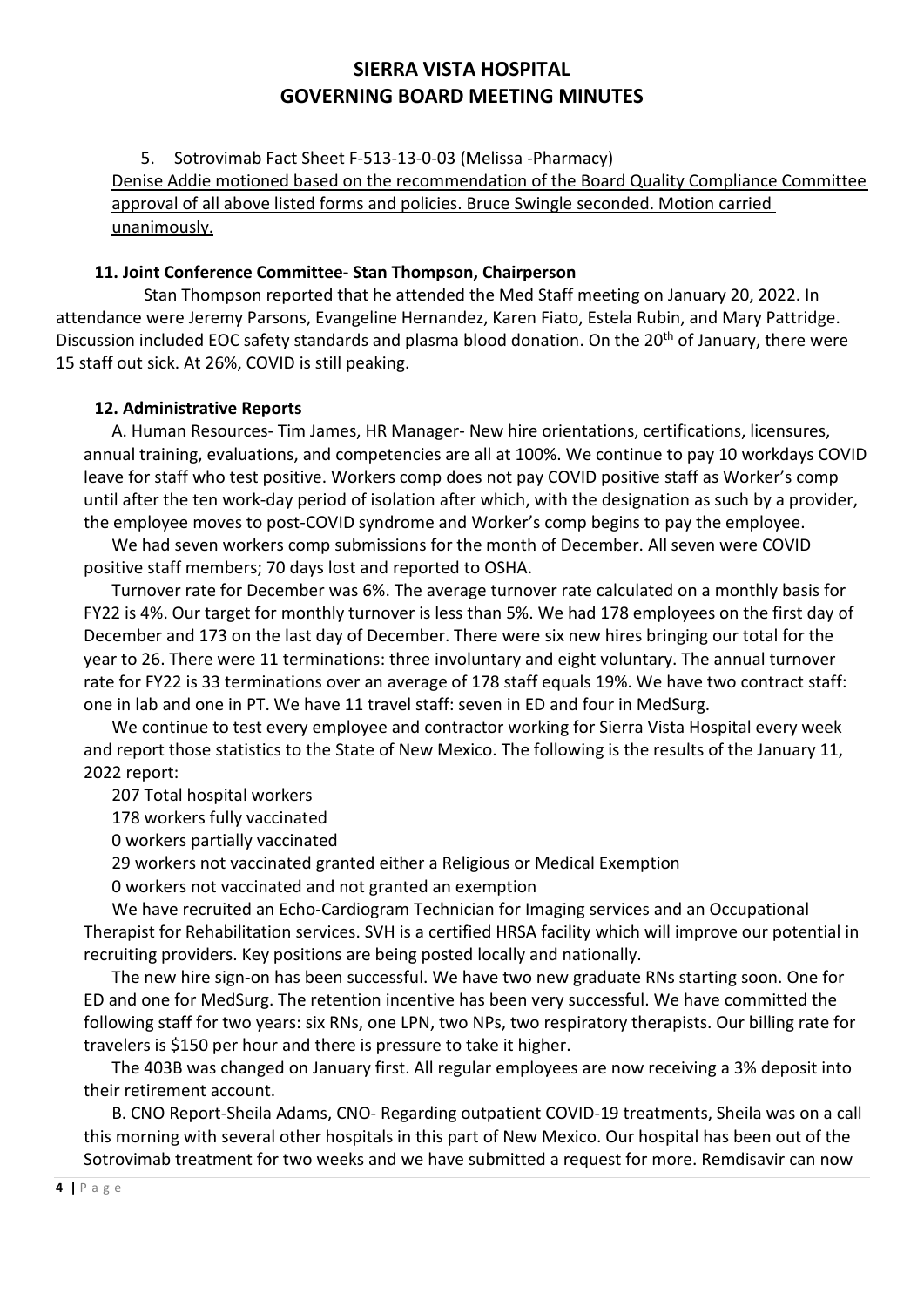be done as an outpatient treatment however we are not treating with that right now because we are out of it too. Discussion was held regarding how patients are being treated, with what, where and how they get the medication.

Since October, we have had 29 employees positive with COVID. Nineteen of those were not vaccinated. ED, NU and EMS stats are about the same as they were in December. EMS received and is using the autopulse cardiac arrest units that the Board approved last month. We are doing up to 35 drive up COVID tests per day.

We have hired a traveler and one full time person in Respiratory Therapy. Passport USA is a company that is looking for foreign nurses for us. 12 candidates have been submitted and every one of them was qualified. Six have been interviewed, five offers have been made and four offers have been accepted. Our first nurse could be here as early as the end of summer. Most will come in early 2023.

C. CEO Report- Frank Corcoran, CEO- We track all of the patients that we test for COVID. In January, our positive rate is at 29%, up from December which was 24% and up from November which was 22%. Our numbers may be affected by the at home test kits that patients can get now. The Omnicron trend that started in South Africa peaked quick and high and then went back down within six weeks. We still continue to climb. We have had a number of employees out with COVID including a couple of providers. As a precaution, we restricted visitation for two weeks. This will be reviewed on February 4. We have to protect the staff as much as possible from outside contamination so that we don't have to cut services.

In a meeting last week, the NMHA discussed house bill 75 that went into effect in January. There are several concerns with this bill as it relates to medical malpractice and the NMHA will be seeking an amendment to it.

We are evaluating a system called E-plex. This is a nasal swab that looks for 23 respiratory viruses with one swab. The results come back within about two hours. Currently it can take three to four days to get results back. If this proves to be something we want to continue with, it will be a lease of the equipment and purchase of the reagents. This will come before the board after the evaluation period.

The lab had COVID antibody reagent that were going to expire. This test will tell whether you have antibodies to COVID either through having had COVID or through the vaccination. Employees were offered the test and 60 were tested. Of the 60, only three did not have any antibodies.

We have had conversations with John Harris, the CEO of Memorial Medical Center regarding cardiology and orthopedic services. He will be getting us pricing to provide these services at SVH. Once we receive this we will send it to legal and then bring it to the Board. We would like to start with Cardio once per week and ortho once per week in the clinic.

Our goal is to have surgical services started again within the next three to six months. A meeting was held with the group RCCG. We are looking at providing services three days a week: one day of surgery and two days in the clinic. The price is very reasonable for the service and this group has worked with SVH in the past. We may have these talks with MMC as well. We will have to build a surgery staff to support the surgeons.

We interviewed a provider from Silver City. She is in residency now and interested in providing pediatrics, OB, and prenatal services. If she is interested in coming here we will set a meeting with the Board in the future.

Our last boiler finally died leaving us no choice but to purchase three new boilers at a cost of \$87,000. The hospital is without hot water without the boilers. Greg, Bruce, and Frank discussed the course of immediate action and ordered the boilers. A work around is in place to provide hot water for patients. The tunnel project continues.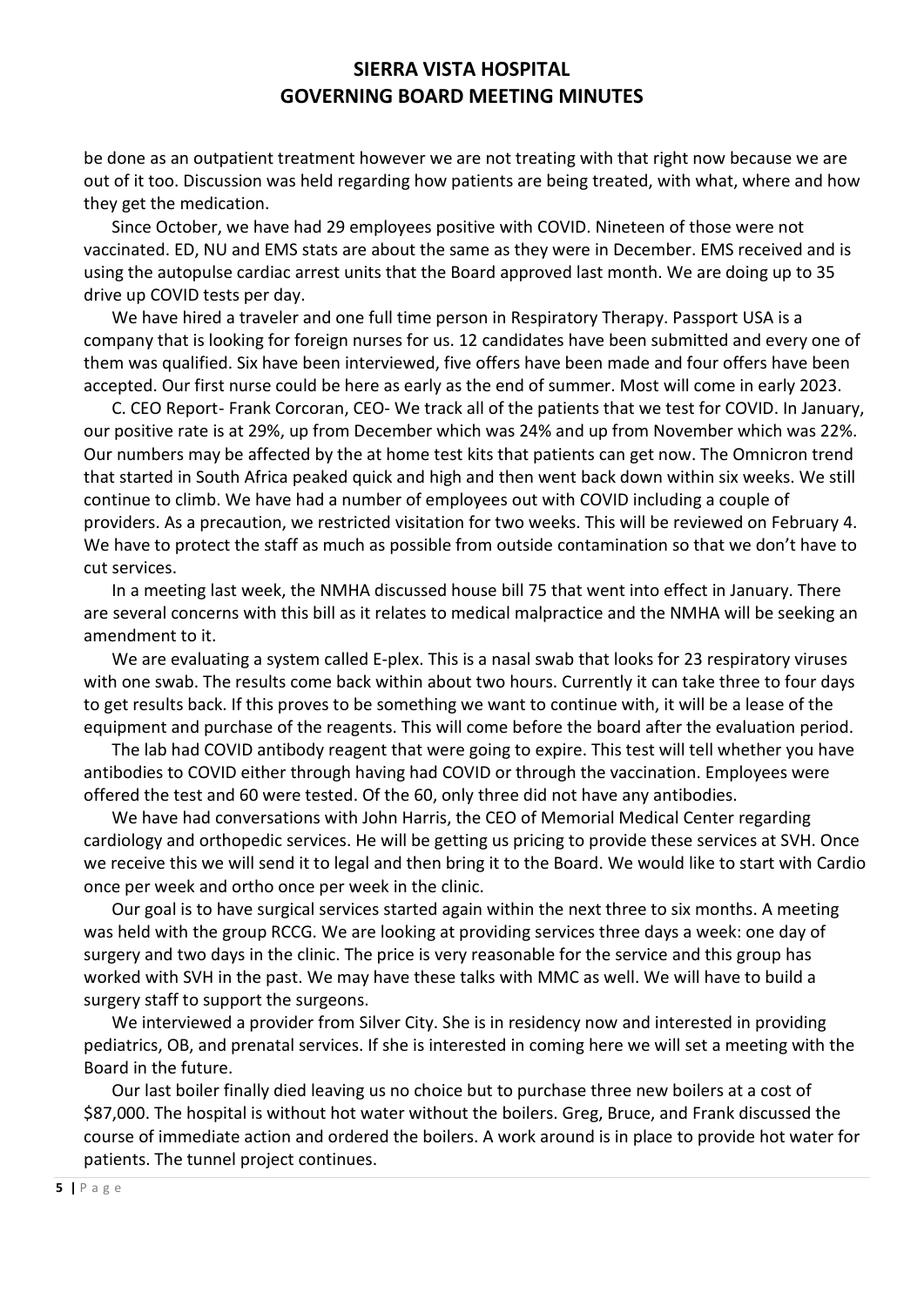Terry Norris from QHR was onsite with Victor and Zach to go through our EOC preparing us for Joint Commission Standards. Zach Heard was recently promoted to Operations Manager to help us with EOC and Clinic quality.

158 patients have signed up for Chartspan. We have had reports that the Chartspan call shows up as potential spam on some phones and we will be in touch with Chartspan to correct that.

The MRI pad itself is done. The receptacle for plugging in the MRI unit was wrong and a new one is on its way. Our contract with MRI is up in April and we would like to negotiate having the MRI unit onsite 24/7 instead of one day per week.

 D. Governing Board- Greg D'Amour, Chairperson- We had to have hot water so after discussion with Bruce and Frank, Greg did authorize the expenditure of funds to get the first boiler here as soon as possible. The things that the hospital is doing is making an impact in the community. Several patients have questioned if the Chartspan call is a real call or a spam call. More education in the community about services such as this needs to take place. Discussion was held regarding the Omnicron variant and it's symptoms. We need to continue thinking about our hospital employees and keeping them safe and happy.

## **Motion to Close Meeting:**

**13.** Executive Session – In accordance with Open Meetings Act, **NMSA 1978, Chapter 10, Article 15, Section 10-15-1 (H) 2, 7, and 9 including credentialing under NM Review Organization Immunity Act, NMSA Section 41-2E (8) and 41-9-5 the Governing Board will vote to close the meeting to discuss the following items:** 

#### **10-15-1 (H) 2 Limited Personnel Matters**

| A. COVID Pay                         | Frank Corcoran, CEO |
|--------------------------------------|---------------------|
| <b>B. Employee COVID Testing</b>     | Frank Corcoran, CEO |
| C. Credentials                       |                     |
| <b>Provisional</b>                   |                     |
| Roxanne Chan, MD (OnRad)             |                     |
| Farhad Keliddari, MD (OnRad)         |                     |
| <b>Two Year Appointment</b>          |                     |
| Supriya Gupta, MD (OnRad)            |                     |
| Nicolaus Kuehn, MD (OnRad)           |                     |
| Patrick McCarthy, MD (OnRad)         |                     |
| Bharat Mocherla, MD (OnRad)          |                     |
| <b>Two Year Re-Appointment</b>       |                     |
| Paul Lamper, MD (OnRad)              |                     |
| Ari Plosker, MD (OnRad)              |                     |
| Dwight Townsend, MD (OnRad)          |                     |
|                                      |                     |
| Not renewing or pursuing privileges: |                     |
| Hillary Elwood, Lab Director         |                     |
| David Carter, CRNA                   |                     |
| Terry Boulware, MD                   |                     |
| Sonda Boulware, CNP                  |                     |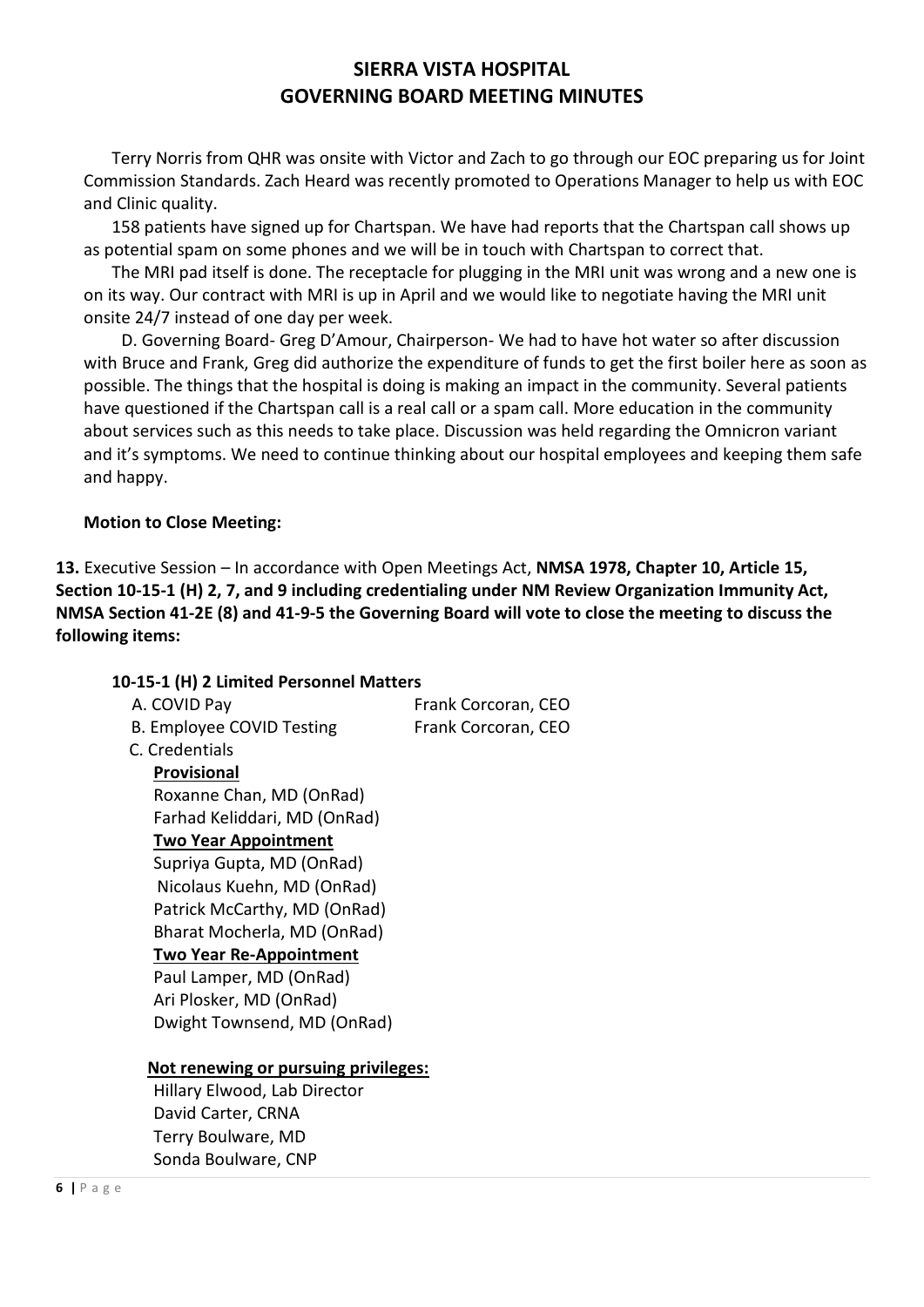### **10-15-1 (H) 7 Attorney Client Privilege/ Pending Litigation**

| A. Risk Report-                                         | Heather Johnson, HIM Mgr. |
|---------------------------------------------------------|---------------------------|
| 10-15-1 (H) 9 - Strategic and long-range business plans |                           |
| A. CIO Proposal QHR                                     | Daniel Lenerville, QHR    |
| B. Behavioral Health Update                             | Sarah Eck, QHR            |
| C. QHR Report to Board- January                         | Scott Towle, QHR          |
|                                                         |                           |

| <b>Roll Call to Close Meeting:</b> | Jennifer Burns |                      |
|------------------------------------|----------------|----------------------|
| Kathi Pape, Secretary, Y           |                | Katharine Elverum, Y |
| Stan Thompson                      |                | Bruce Swingle, Y     |
| Denise Addie, Y                    |                |                      |

**14. Re-Open Meeting** – As required by **Section 10-15-1(J), NMSA 1978 matters discussed in executive session were limited only to those specified in the motion to close the meeting.**

## **10-15-1 (H) 2 Limited Personnel Matters**

| A. COVID Pay                                |                                                                                     |
|---------------------------------------------|-------------------------------------------------------------------------------------|
|                                             | Kathi Pape motioned to continue the 15% COVID hazard pay for one more month. Denise |
| Addie seconded. Motion carried unanimously. |                                                                                     |

 B. Employee COVID Testing No Action

## C. Credentials

**Provisional**

Roxanne Chan, MD (OnRad)

 Farhad Keliddari, MD (OnRad) **Two Year Appointment**

Supriya Gupta, MD (OnRad)

Nicolaus Kuehn, MD (OnRad)

Patrick McCarthy, MD (OnRad)

Bharat Mocherla, MD (OnRad)

# **Two Year Re-Appointment**

Paul Lamper, MD (OnRad) Ari Plosker, MD (OnRad)

Dwight Townsend, MD (OnRad)

Denise Addie motioned to approve all above listed credentials. Katharine Elverum seconded. Motion carried unanimously.